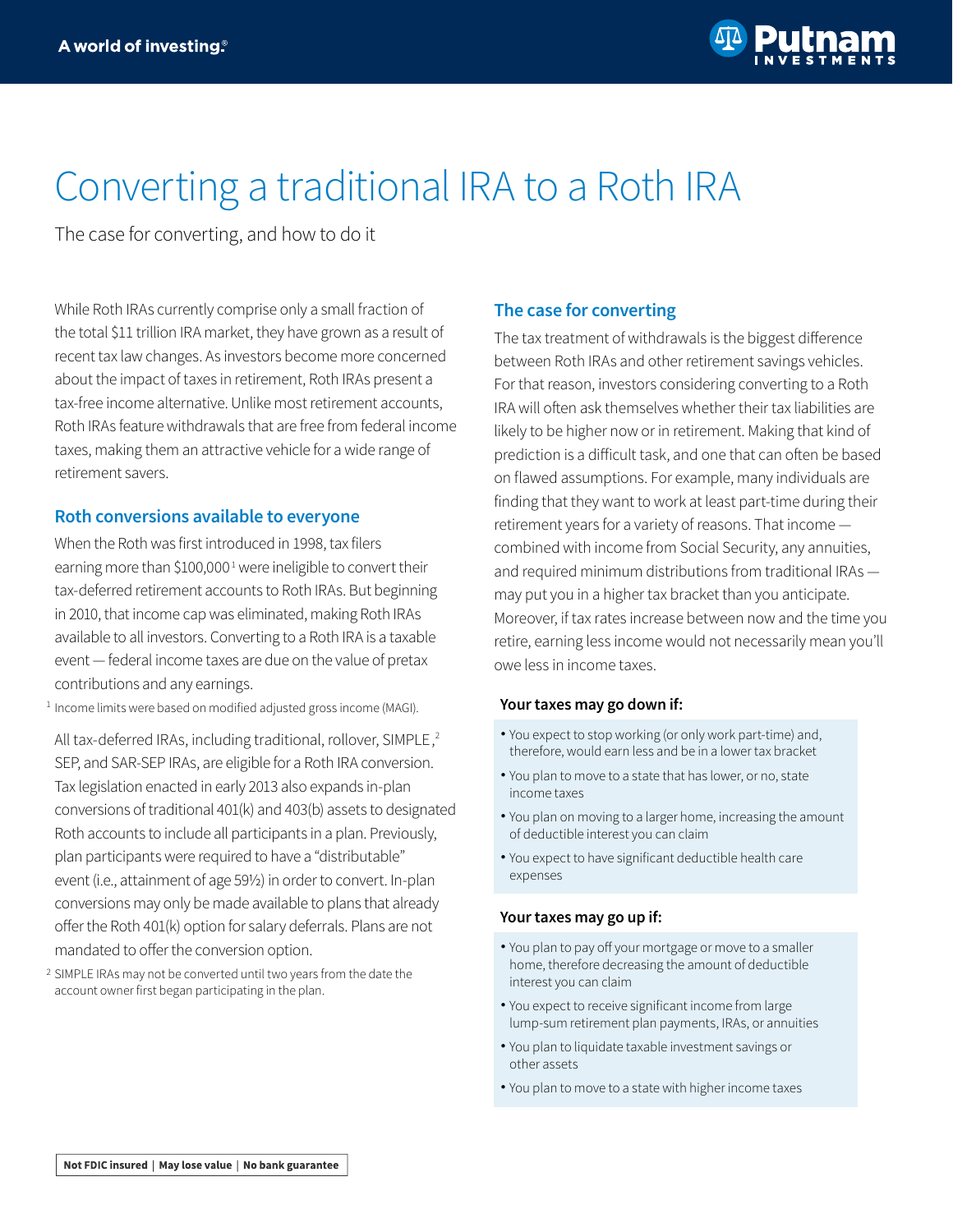For investors who can afford the taxes due on a conversion, Roth IRAs offer a number of compelling benefits:

# **1: Tax diversification**

Most investors understand the benefits of diversifying their portfolios by spreading their assets among a variety of investments. But not all investors consider how to diversify their tax liability by spreading assets among taxable, tax-deferred, and tax-free accounts. Often, investors hold a disproportionate percentage of their assets in tax-deferred accounts, such as traditional IRAs and 401(k)s, with little or no assets in tax-free retirement vehicles, like a Roth IRA.

# **2: No required minimum distributions (RMDs)**

The fact that Roth IRAs offer tax-free withdrawals is just one appealing feature. Roth IRAs also are more flexible savings vehicles, with no RMDs starting at age 72. While widespread

double-digit market declines such as those of 2008 are uncommon, they're not unheard of, and mandatory taxable withdrawals from one's retirement account only compounds the problem of market volatility. The ability to choose when and how much to withdraw from your retirement account can be a valuable feature, and it is one traditional IRAs don't offer.

# **3: Leave a tax-free legacy to the next generation**

Since there are no distributions required for the account owner or spousal beneficiary, more assets may be left in the Roth account for potential tax-free growth. For this reason, many affluent individuals looking to maximize the legacy they leave their beneficiaries may find Roth IRAs attractive. Non-spouse beneficiaries are required to take minimum distributions from the Roth IRA; however, these proceeds are free of income taxes as long as the account has been established for at least five years.

# Calculating taxes

# **On a conversion**

In many cases, the traditional IRA or retirement plan being converted will consist of pretax contributions and earnings. In such cases, the entire amount converted — contributions plus earnings — will be taxable as ordinary income.

In some cases, an investor may hold "after-tax" funds in an IRA, such as in a non-deductible IRA. Since the contributions were previously taxed, only subsequent earnings would be taxable on a conversion to a Roth IRA.

# **Example 1**

# **ASSUMPTIONS**

- Investor owns a non-deductible IRA, valued at \$20,000 •
- The non-deductible IRA includes \$10,000 in after-tax contributions and \$10,000 in earnings
- The investor does not own any other IRAs (including a SEP IRA or a SIMPLE IRA)
- The investor would like to convert the \$20,000 non- deductible IRA to a Roth IRA

#### **RESULTS**

- \$10,000 in after-tax contributions are not taxed •
- \$10,000 in earnings are taxable at ordinary income tax rates at the point of conversion

# **For investors with multiple IRAs**

If the investor owns a non-deductible IRA and holds assets in other IRAs, figuring the taxes due upon converting to a Roth IRA becomes more complex. For the purpose of calculating the taxes at conversion, all IRA accounts must be considered in aggregate. To figure the taxes due, you need to determine which IRA assets have been previously taxed. Here's how it works:

# **Example 2**

#### **ASSUMPTIONS**

- $\bullet$  Investor wants to convert an IRA consisting of \$10,000 in non-deductible contributions and \$10,000 in earnings (\$20,000 total value)
- Investor also owns a rollover IRA valued at \$80,000, which he does not wish to convert



#### **RESULTS**

If the investor converts \$20,000 to a Roth IRA, 90% (\$18,000) would be considered taxable income upon conversion and 10% (\$2,000) would be considered after-tax IRA assets and not taxed. In this case, the IRS considers the amount being converted to be a pro rata portion of pretax IRA assets and after-tax IRA assets.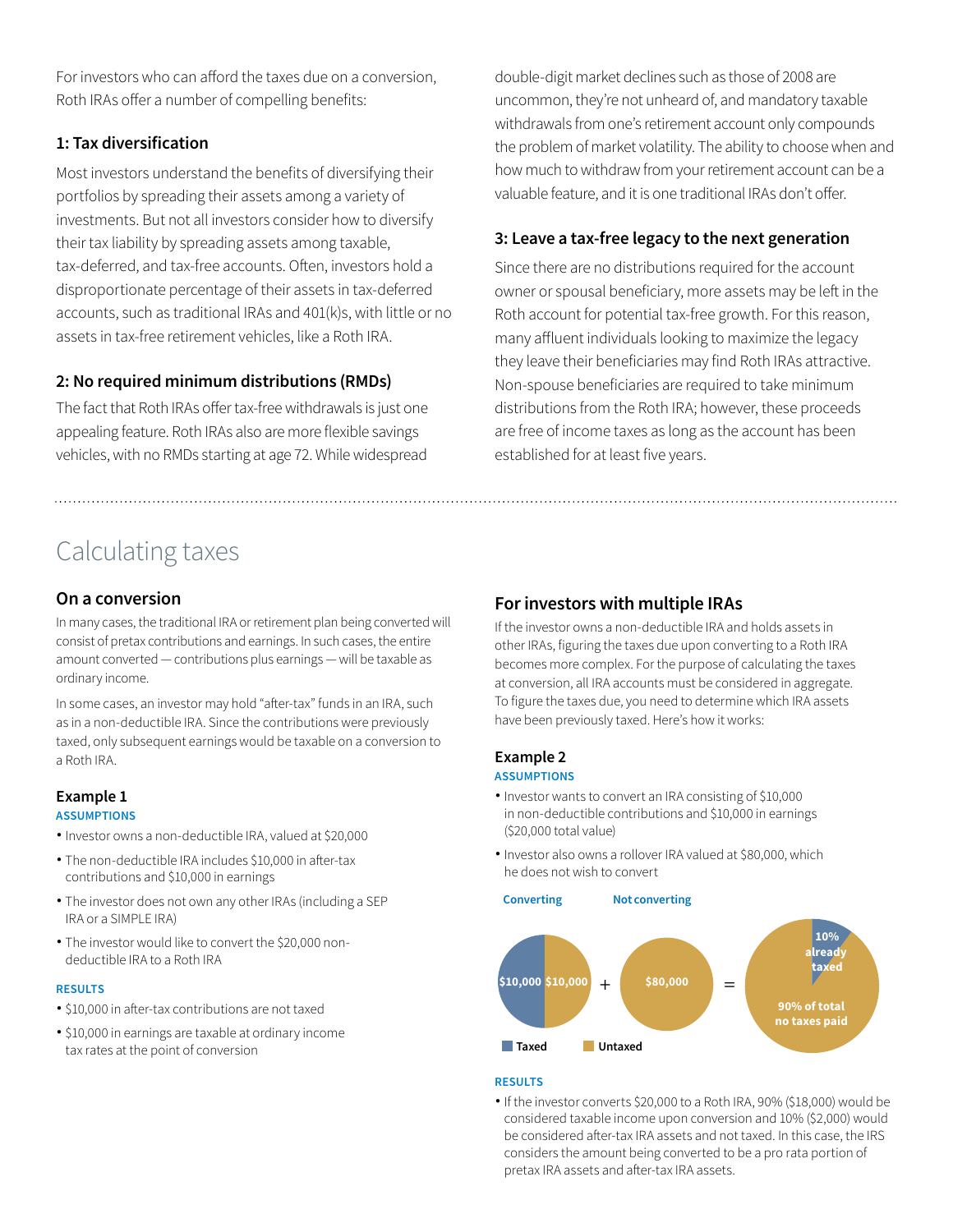# **Important considerations before converting to a Roth IRA**

It is generally not a good idea to convert to a Roth IRA unless you have other funds available outside of your retirement accounts to pay the taxes. Otherwise, you will likely be forced to use some of the assets in your traditional IRA or 401(k) to pay the taxes, which could trigger an early withdrawal penalty on those assets and create an even greater tax burden, as well as decrease the size of your retirement nest egg.

# **A partial conversion can reduce your tax bill**

If you find that converting an entire account to a Roth IRA creates too large a tax burden, you may want to consider a partial conversion. A partial conversion may allow you to avoid being pushed into a higher tax bracket as a result of the increase in your reported taxable income. But be sure to consider the effects a conversion may have on your adjusted gross income (AGI). For example, an increase in AGI may:

- Cause Social Security benefits to be taxable •
- Subject investment income to the 3.8% Medicare surtax •
- Negatively impact itemized deductions like medical expenses
- Disallow certain tax credits •
- Result in higher Medicare Part B or Part D premiums

# **Distributions from a Roth conversion account**

In order for a distribution to be free of taxes and penalties, it must be considered "qualified." A qualified Roth distribution must meet both of these criteria:

- The investor has held any Roth IRA for five years, AND •
- There must be any ONE of the following "qualifying events": reaching age 59½, first-time home purchase (\$10,000 lifetime limit), or disability or death of the account owner.

The following chart provides details on taxes and possible penalties for distributions from a Roth conversion account that do not meet both of these criteria (i.e., "non-qualified" distributions):

| <b>SCENARIO</b>                                                        | <b>CONVERSION AMOUNT</b>               | <b><i>EARNINGS</i></b>                |
|------------------------------------------------------------------------|----------------------------------------|---------------------------------------|
| Account converted less<br>than 5 years ago and no<br>exception applies | No taxes, but a 10%<br>penalty applies | Taxed as<br>$income+$<br>10% penalty  |
| Account converted at<br>least 5 years ago and<br>no exception applies  | No taxes or penalty                    | Taxed as<br>$income+$<br>10% penalty  |
| Account converted less<br>than 5 years ago and<br>exception applies    | No taxes or penalty                    | Taxed as<br>income, no<br>10% penalty |

Exceptions include the qualifying events described above and certain medical expenses, qualified higher education expenses, certain payments to purchase health insurance in cases of unemployment, qualified reservist distributions, qualified birth or adoption distributions, and periodic payments utilizing IRS rule 72(t). Additionally, special rules apply to determine the order in which Roth contributions, conversions, and earnings are withdrawn. Consult with a tax professional for assistance.

# **An important update on Roth IRA recharacterization**

Roth IRA recharacterization is a rule that essentially allows investors to undo a conversion or contribution from a traditional IRA or other retirement account to a Roth IRA. The passage of the Tax Cuts and Jobs Act (TCJA) in late 2017 eliminates the option to recharacterize a Roth IRA conversion beginning in 2018 (recharacterization of Roth IRA *contributions* is still available). This means that IRA owners considering a conversion to a Roth IRA must carefully analyze the transaction since there is no flexibility to undo the transaction after the fact.